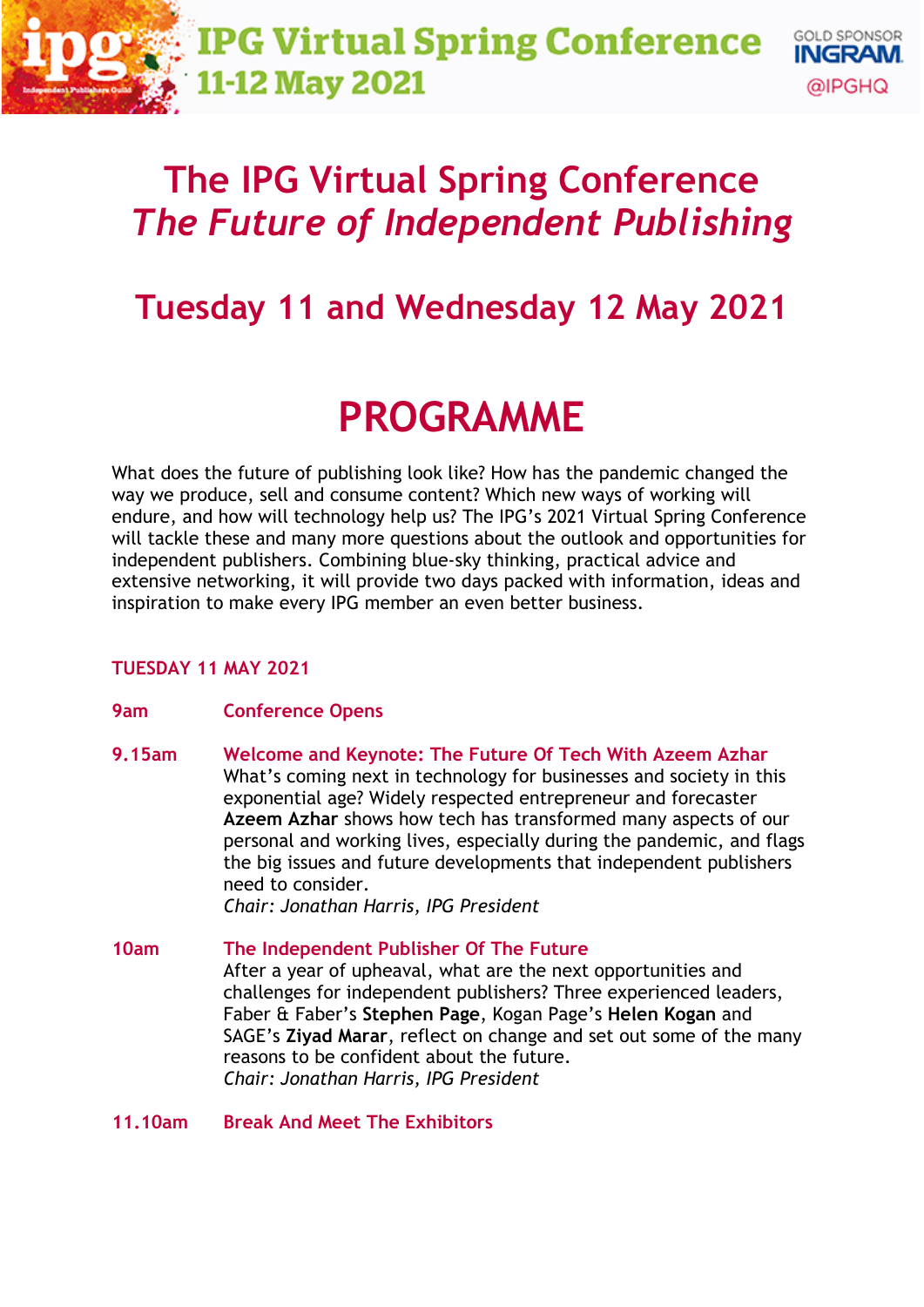# **IPG Virtual Spring Conference -12 May 2021**



After more growth in audiobook consumption among locked down consumers, and accelerated evolution in streaming and subscription models, where is the market heading next? Two industry experts, Zebralution's **Carla Herbertson** and Bookwire's **Videl Bar-Kar**, predict what the audio sector might look like in a few years' time. *Chair: Amanda Ridout, Boldwood Books*

**GOLD SPONSOR** INGRAM.

@IPGHQ

# *OR* **Breakout: Imports And Exports After Brexit**

The UK's departure from the EU has caused significant disruption to the movement of books in and out of Europe in 2021. Here we bring together four supply chain experts—Ingram's **David Taylor**, Unsworth's **Charles Hogg** and RMB's **Michael Boulanger** and **Artur Sarkisian**—to assess the latest situation and answer questions. *Chair: Helene Stewart, ProQuest*

# *OR* **Breakout: The Outlook For Schools Sales**

The closure of schools and widespread home learning has upended the educational market over the last 12 months. With lockdowns hopefully now at an end, **Emily Guille-Marrett** of Maths – No Problem! contemplate the future of sales to primary and secondary schools and parents, and the changing balance of print and digital education resources.

*Chair: Martin Casimir, IPG Chair*

## **12.30pm Keynote: Peter Cheese**

This keynote explores the future of our working lives with **Peter Cheese**, chief executive of the Chartered Institute of Personnel and Development and author of *The New World of Work*. Peter considers how the pandemic changes human capital strategies, and suggests what business leaders might do to manage change and keep teams motivated.

*Chair: Oliver Gadsby, IPG board member*

## **1pm Lunch**

## **2pm Keynote: Monique Roffey**

Costa Book of the Year Award winner **Monique Roffey** gives a writer's perspective on independent publishing. She discusses her experience with Peepal Tree Press, the unique strengths of indies and the effect that major literary awards can have on publishers and authors. *Chair: Jonathan Harris, IPG President*

## **2.30pm Breakout: Sociable Social Media**

Social media expert **Kelly Weekes** provides practical advice for how to be successful on your social media channels. She'll explain the importance of being truly social rather than using the channels to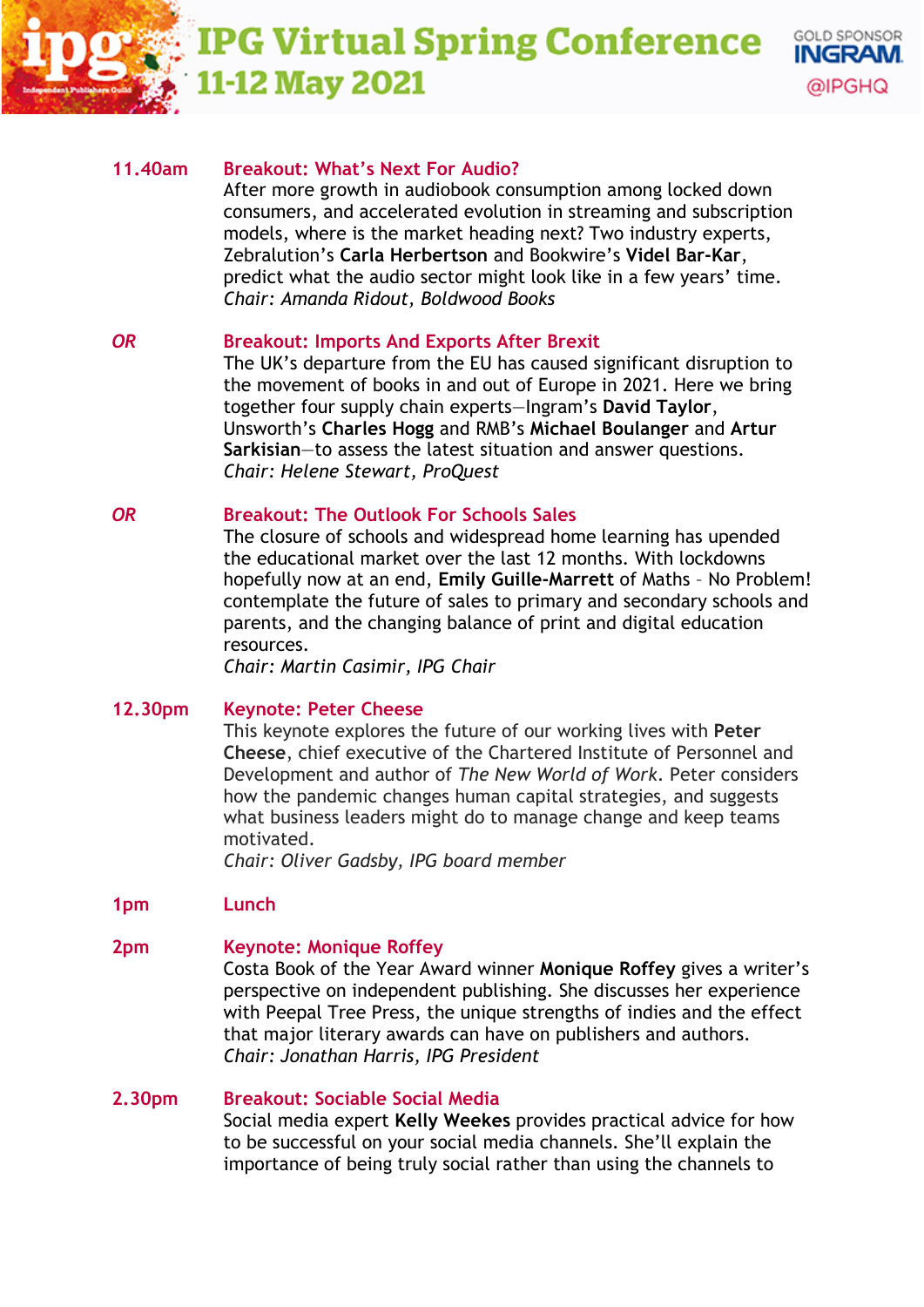simply broadcast promotions and book releases, and how to achieve genuine engagement and build valuable and lasting communities. *Chair: Anna Howorth, Usborne Publishing*

**GOLD SPONSOR** INGRAM.

@IPGHQ

#### *OR* **Breakout: Stay Cyber Secure**

Remote working has brought new challenges for businesses to protect themselves from cyber attacks and frauds. **Simon Atkins** of LSA Systems provides some practical, actionable tips to help maintain security.

*Chair: Tim Williams, Edward Elgar Publishing*

## **3.15pm Break And Meet the Exhibitors**

## **3.45pm Breakout: Sales And Marketing Tools For The Digital Age**

The pandemic has made the online discoverability of content more important than ever. **Maria Vassilopoulos** of the British Library's publishing arm, **Laura Willis** of Hardie Grant and freelance sales rep **Mike Lapworth** explain how they have used sales and marketing tool Edelweiss+ to reach booksellers, librarians, readers, reviewers and others, while **Deborah Igunma** shows how start-up social reading app Peek helps connects books to readers.

*Chair: Alison Jones, Practical Inspiration Publishing*

## *OR* **Breakout: How University Libraries Would Like To Work With Academic Publishers (If Only They Could...)**

This breakout gets an honest appraisal of academic publishers from partners in the library community. Leading librarians and information scientists **Johanna Anderson** and **Charles Oppenheim** discuss big issues around the availability and pricing of digital resources including ebooks, and the complex relationships between publishers, libraries, students and other university stakeholders.

#### **4.35pm Breakout: The Future Of Ecommerce**

Lockdowns and bookshop closures have prompted many publishers to accelerate direct to consumer sales plans. Ecommerce and publishing expert **Gareth Cuddy** joins us to set out the ingredients of an appealing and efficient D2C offering and contemplate how consumers' changing behaviour might shape post-pandemic sales. *Chair: James Woollam, David & Charles*

#### *OR* **Breakout: Negotiate Your Way To Success**

Experienced development consultant and Publishing Training Centre tutor **Valerie Fawcett** guides us through the skills and tactics needed to negotiate successful outcomes to discussions and deals. *Chair: Phil Turner, Meze Publishing*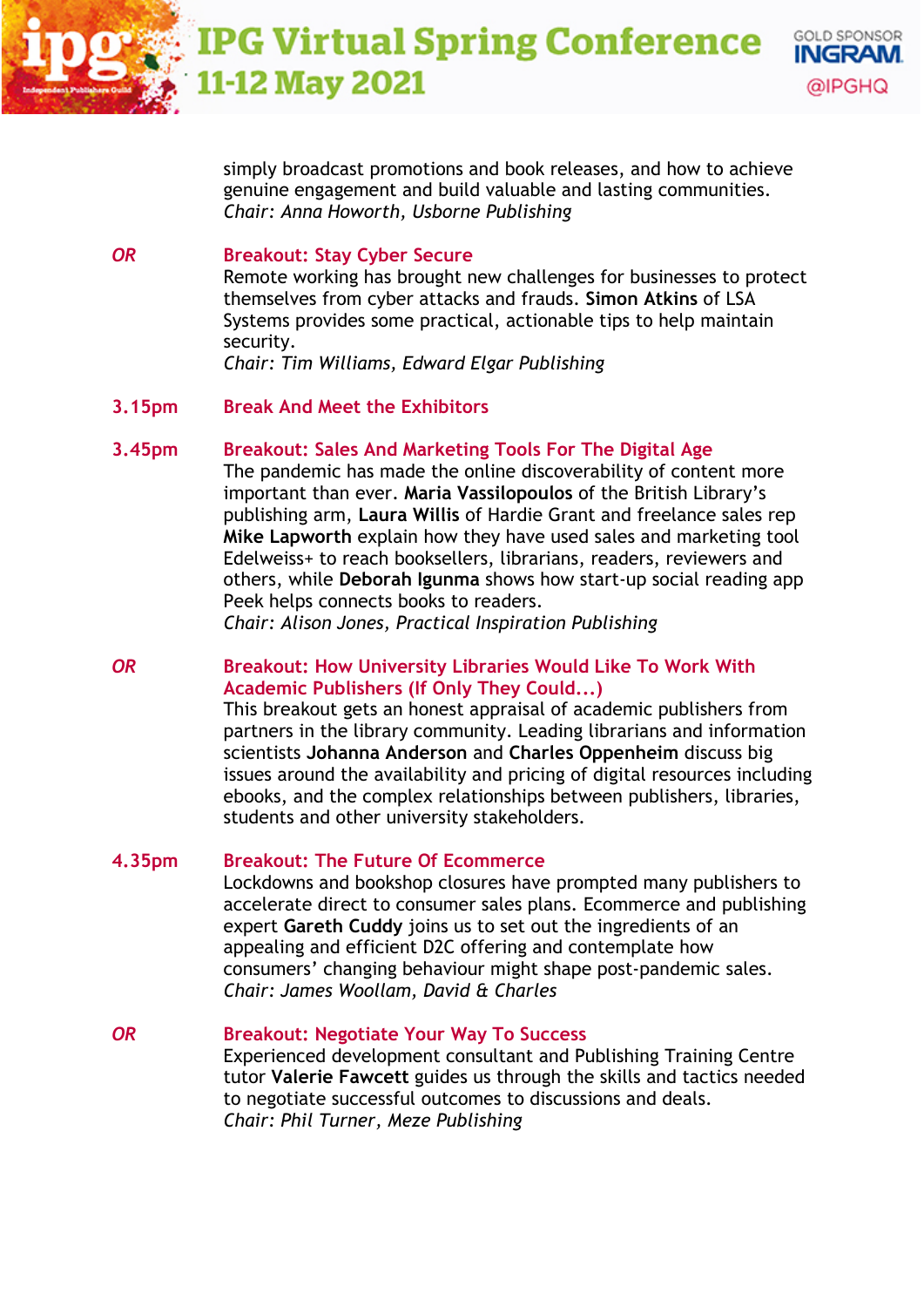#### **IPG Virtual Spring Conference GOLD SPONSOR** INGRAM. **-12 May 2021** @IPGHQ

# **5.05pm Keynote: Effective Leadership With Jackie Fast Jackie Fast**, entrepreneur, business leader and author of the just-

published *Rule Breaker* (Kogan Page), lays out the rapid changes in leadership skills and working practices and suggests what leaders need to know about themselves. She'll show how to embrace collaboration, diversity and disruption, lead by example and pave the way for successful publishing. *Chair: Ruth Jones, Ingram Content Group*

**5.35pm Conference Finishes For The Day**

# **WEDNESDAY 12 MAY 2021**

**9am Conference Opens**

# **10.10am Welcome**

IPG President **Jonathan Harris** welcomes you to the second day of the Spring Conference

# **10.15am Bookselling Of The Future**

As high street booksellers settle back into trading, how has the pandemic changed the way people find and buy books? This session looks ahead to the future for book retailers, on and offline, with the help of Waterstones' **James Daunt**, Bookshop.org's **Nicole Vanderbilt** and **Andy Rossiter** of Rossiter Books.

*Chair: Caroline Summers, The Paperback Shop*

# **11am Break And Meet The Exhibitors**

# **11.30am Breakout: Train Your Way To Better Rights Management**

Good rights management skills are essential for anyone working in publishing, whether you are in an editorial, marketing, or rights team. **Marjon Esfandiary** and **Amy Ellis** of Publishers' Licensing Services discuss with **Clare Hodder** of Rights2 Consultants a new free course that equips people with essential knowledge for rights management best practice.

#### *OR* **Breakout: Diversity In Action** This session hears the story of Sweet Cherry, one of the UK's most diverse and fastest growing children's publishers. Its team discuss their domestic and international success, and the importance of building a company and content that properly reflect the UK population. *Chair: Archna Sharma, Neem Tree Press*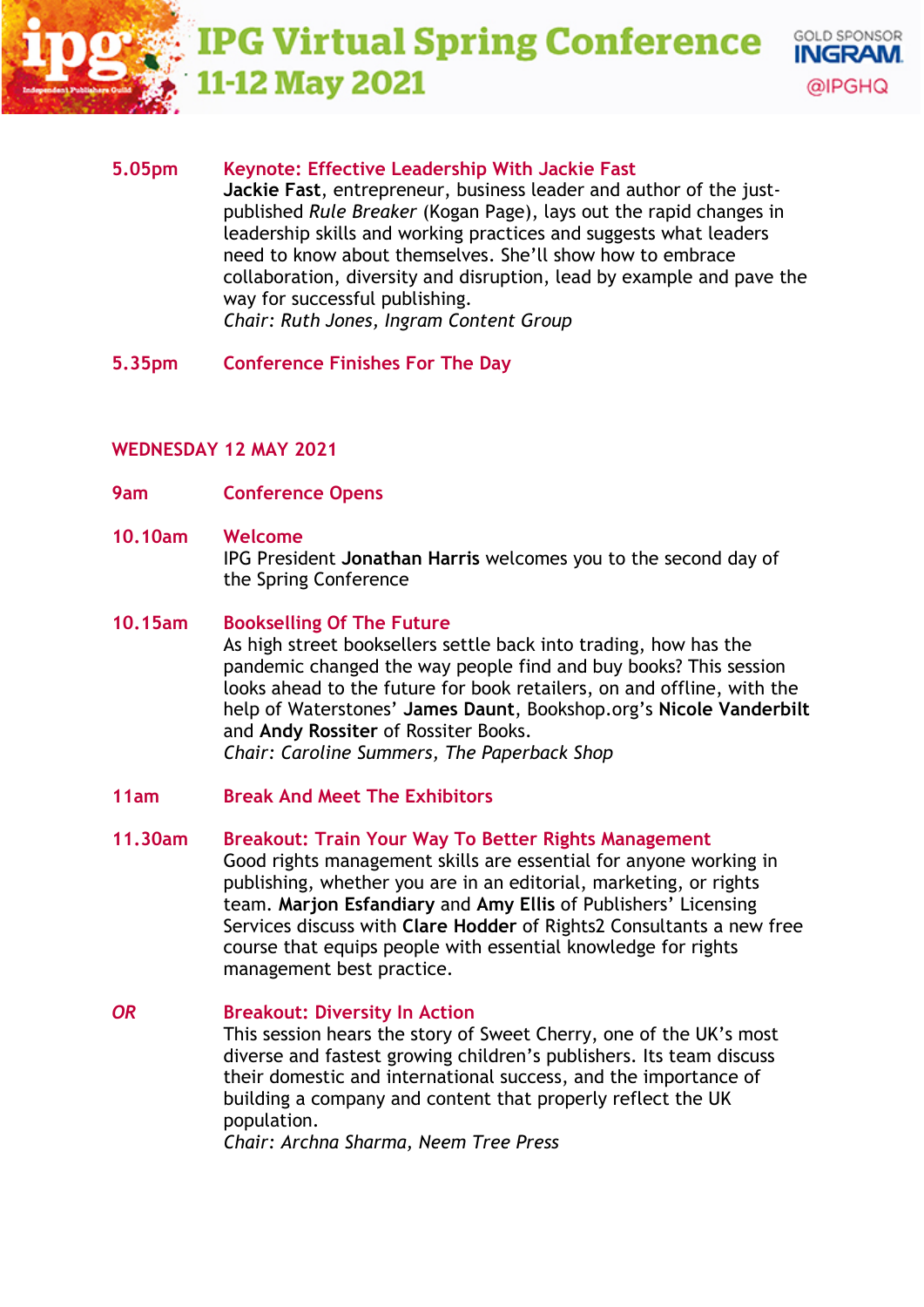**IPG Virtual Spring Conference GOLD SPONSOR** INGRAM. **-12 May 2021** 

#### **12.15pm Breakout: Launching A Business In A Pandemic**

Covid has added a whole new set of challenges to the job of creating and building a publishing business—but new independents continue to flourish. **Diana Broccardo** of Swift Press and **Rachel Williams** of Magic Cat Publishing share some of the highs and lows of their growth stories, and the lessons they have learned after a tumultuous year. *Chair: James Woollam, David & Charles* 

@IPGHQ

## *OR* **Breakout: The Latest In Open Access**

As the Open Access model continues to redefine scholarly publishing and the 'OA monograph challenge' becomes a major centre of policy attention, Bloomsbury's **Ros Pyne** and the IPG's **Richard Fisher** round up the latest developments and the issues facing publishers, researchers and libraries in the months ahead.

**1pm Lunch**

#### **2pm Breakout: Ten Tips for Mental Fitness**

The pandemic and work-related stresses have taken their toll on the wellbeing of many people in publishing. Expert and coach **Paul Bulos** joins us to explain how to recognise the signs of burnout and what to do about it. He'll also explain some of the new skills and mindsets that are needed for effective teamwork and self-management after so long out of the office.

*Chair: Alison Jones, Practical Inspiration Publishing*

## *OR* **Breakout: Equipping Your Teams For A Digital Future**

Publisher and Publishing Training Centre tutor **Alysoun Owen** introduces the basics of good digital project management, setting out the stages involved and how to adapt current individual and management skills to build an even more effective publishing team. *Chair: Kevin Gohil, consultant*

#### **2.30pm Breakout: Mastering Social Media Advertising**

Social media expert **Kelly Weekes** returns for a practical session focused on making the most of your advertising spend on Facebook and Instagram. She'll explain the key elements for a successful advertising campaign including understanding your campaign objectives, how to target audiences and the need for scrollstopping creative, all tailored to the needs of independent publishers.

*Chair: Martin Casimir, IPG Chair* 

*OR* **Breakout: Maximising Your Sales To Libraries Mary Lynn Kingston**, **Amy McCoy** and **Helene Stewart** of ProQuest join us to explain how smart use of data can increase the visibility and use of academic content. The breakout will show how ProQuest